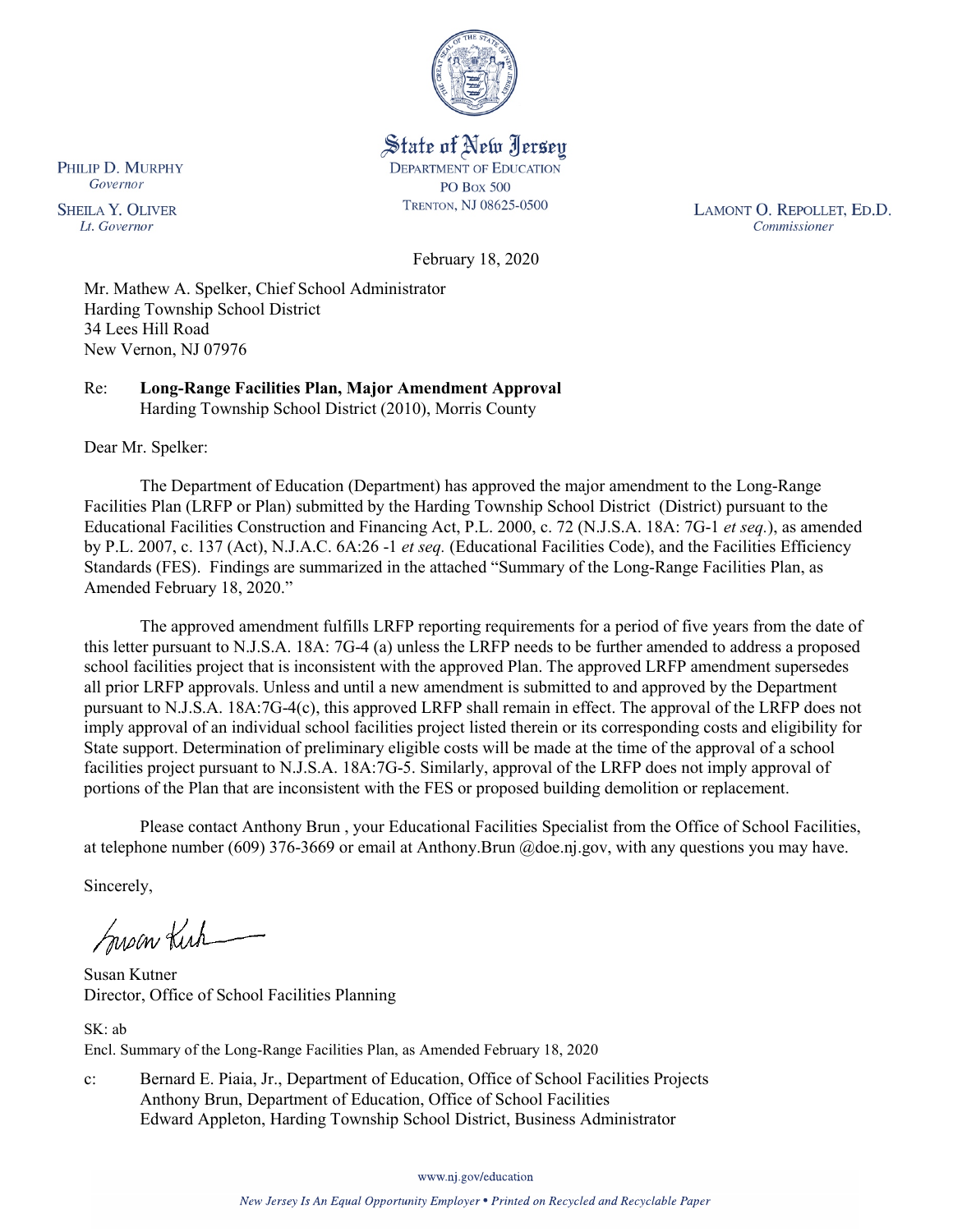# **Harding Township School District (2010) Summary of the Long-Range Facilities Plan, as Amended February 18, 2020**

The Department of Education (Department) has completed its review of the major amendment to the Long-Range Facilities Plan (LRFP or Plan) submitted by the Harding Township School District (District) pursuant to the Educational Facilities Construction and Financing Act, P.L. 2000, c. 72 (N.J.S.A. 18A: 7G-1 *et seq.*), as amended by P.L. 2007, c. 137 (Act), N.J.A.C. 6A:26-1 et seq. (Educational Facilities Code), and the Facilities Efficiency Standards (FES).

The following provides a summary of the District's approved amended LRFP. The summary is based on the standards set forth in the Act, the Educational Facilities Code, the FES, District-reported information in the Department's LRFP reporting system, and supporting documentation. The referenced reports in *italic* text are standard reports available on the Department's LRFP website.

#### **1. Inventory Overview**

The District is classified as a Regular Operating District (ROD) for funding purposes. It provides services for students in grades PK-8.

The District identified existing and proposed schools, sites, buildings, rooms, and site amenities in its LRFP. Table 1 lists the number of existing and proposed district schools, sites, and buildings. Detailed information can be found in the *School Asset Inventory Report* and the *Site Asset Inventory Report.*

**As directed by the Department, school facilities projects that have received initial approval by the Department and have been approved by the voters, if applicable, are represented as "existing" in the LRFP.** Approved projects that include new construction and/or the reconfiguration/reassignment of existing program space are as follows: n/a.

#### **Table 1: Number of Schools, School Buildings, and Sites**

|                                              | <b>Existing</b> | <b>Proposed</b> |
|----------------------------------------------|-----------------|-----------------|
| Number of Schools (assigned DOE school code) |                 |                 |
| Number of School Buildings <sup>1</sup>      |                 |                 |
| Number of Non-School Buildings <sup>2</sup>  |                 |                 |
| Number of Vacant Buildings                   |                 |                 |
| Number of Sites                              |                 |                 |

*1 Includes district-owned buildings and long-term leases serving students in district-operated programs 2 Includes occupied district-owned buildings not associated with a school, such as administrative or utility buildings*

Based on the existing facilities inventory submitted by the District:

- Schools using leased buildings (short or long-term):  $n/a$
- Schools using temporary classroom units (TCUs), excluding TCUs supporting construction: n/a
- Vacant/unassigned school buildings:  $n/a$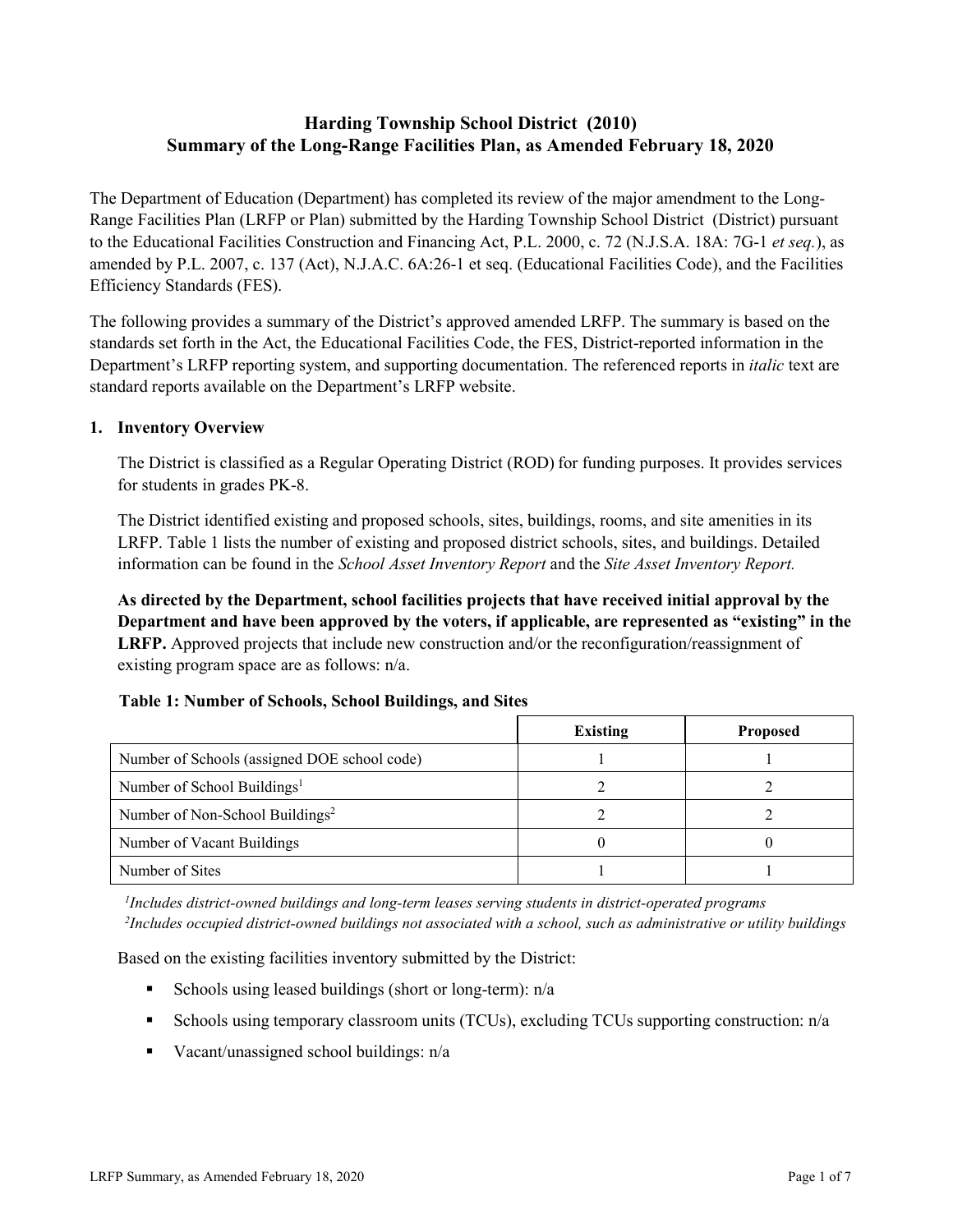**FINDINGS** The Department has determined that the proposed inventory is adequate for approval of the District's LRFP amendment. However, the LRFP determination does not imply approval of an individual school facilities project listed within the LRFP; the District must submit individual project applications for project approval.

# **2. District Enrollments**

The District determined the number of students, or "proposed enrollments," to be accommodated for LRFP planning purposes on a district-wide basis and in each school.

The Department minimally requires the submission of a standard cohort-survival projection using historic enrollment data from the Application for School State Aid (ASSA) or NJ Smart. The cohort-survival method projection method forecasts future students based upon the survival of the existing student population as it moves from grade to grade. A survival ratio of less than 1.00 indicates a loss of students, while a survival ratio of more than 1.00 indicates the class size is increasing. For example, if a survival ratio tracking first to second grade is computed to be 1.05, the grade size is increasing by 5% from one year to the next. The cohort-survival projection methodology works well for communities with stable demographic conditions. Atypical events impacting housing or enrollments, such as an economic downturn that halts new housing construction or the opening of a charter or private school, typically makes a cohort-survival projection less reliable.

#### **Proposed enrollments are based on a standard cohort-survival enrollment projection.**

Adequate supporting documentation was submitted to the Department to justify the proposed enrollments. Table 2 provides a comparison of existing and projected enrollments. All totals include special education students.

| <b>Grades</b>                | <b>Existing Enrollments</b><br>2018-2019 School Year | <b>District Proposed Enrollments</b><br>2023-2024 School Year |
|------------------------------|------------------------------------------------------|---------------------------------------------------------------|
| PK (excl. private providers) |                                                      |                                                               |
| Grades K-5                   | 170                                                  | 224                                                           |
| Grades 6-8                   | 96                                                   | 63                                                            |
| Grades 9-12                  |                                                      |                                                               |
| <b>Totals</b>                | 279                                                  | 294                                                           |

# **Table 2: Enrollments**

**FINDINGS** The Department has determined the District's proposed enrollments to be acceptable for approval of the District's LRFP amendment. The Department will require a current enrollment projection at the time an application for a school facilities project is submitted incorporating the District's most recent enrollments in order to verify that the LRFP's planned capacity is appropriate for the updated enrollments.

# **3. District Practices Capacity**

Based on information provided in the room inventories, *District Practices Capacity* was calculated for each school building to determine whether adequate capacity is proposed for the projected enrollments based on district scheduling and class size practices. The capacity totals assume instructional buildings can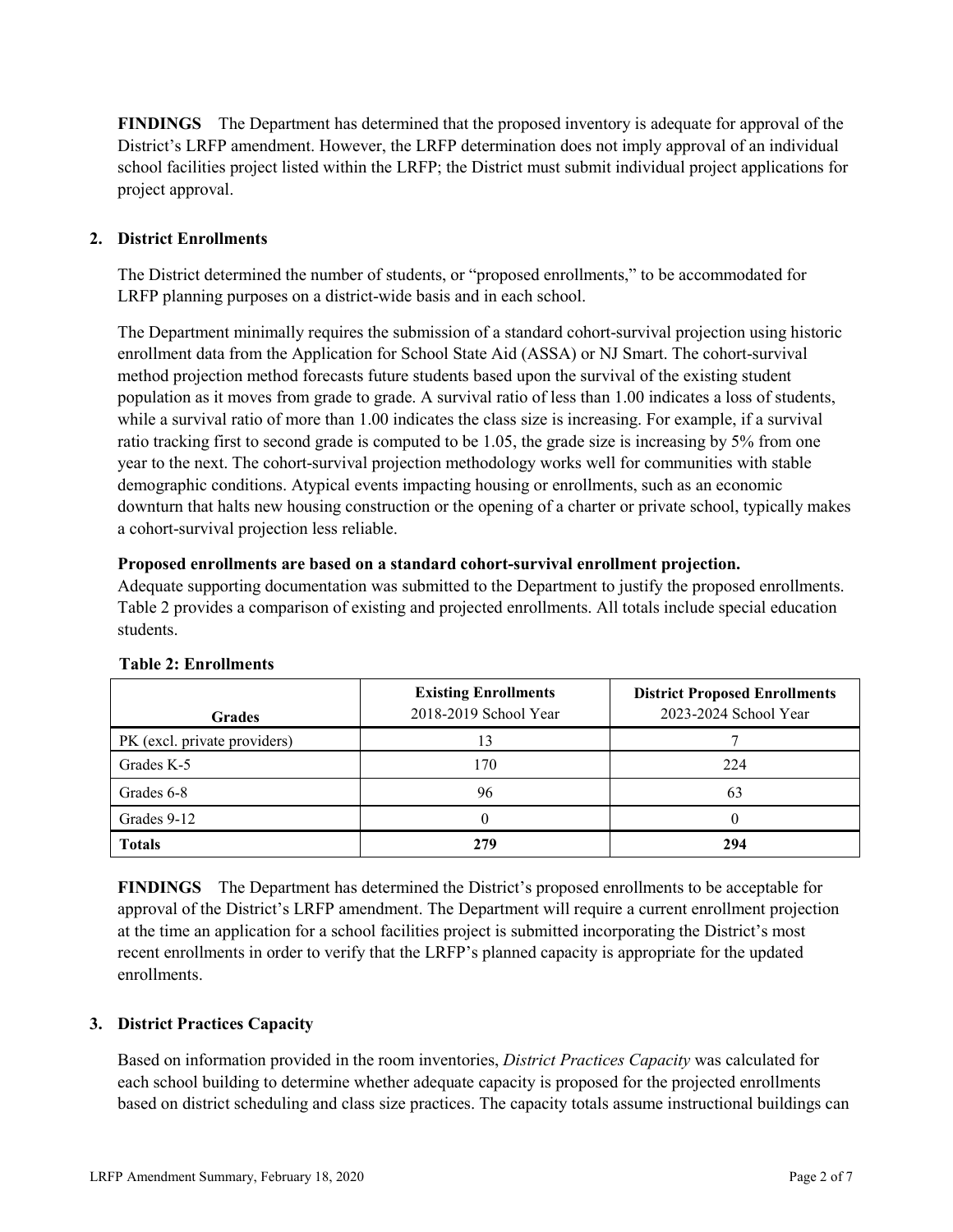be fully utilized regardless of school sending areas, transportation, and other operational issues. The calculations only consider district-owned buildings and long-term leases; short term leases and temporary buildings are excluded. A capacity utilization factor of 90% for classrooms serving grades K-8 and 85% for classrooms serving grades 9-12 is applied in accordance with the FES. No capacity utilization factor is applied to preschool classrooms.

In certain cases, districts may achieve adequate District Practices Capacity to accommodate enrollments but provide inadequate square feet per student in accordance with the FES, resulting in educational adequacy issues and "Unhoused Students." Unhoused students are considered in the "Functional Capacity" calculations used to determine potential State support for school facilities projects and are analyzed in Section 4.

Table 3 provides a summary of proposed enrollments and existing and proposed District-wide capacities. Detailed information can be found in the LRFP website reports titled *FES and District Practices Capacity Report, Existing Rooms Inventory Report, and Proposed Rooms Inventory Report.*

| <b>Grades</b>     | <b>Proposed</b><br><b>Enrollments</b> | <b>Existing</b><br><b>District</b><br><b>Practices</b><br>Capacity | <b>Existing</b><br>Deviation* | <b>Proposed</b><br><b>District</b><br><b>Practices</b><br>Capacity | Proposed<br>Deviation* |
|-------------------|---------------------------------------|--------------------------------------------------------------------|-------------------------------|--------------------------------------------------------------------|------------------------|
| Elementary (PK-5) | 231                                   | 188.62                                                             | $-42.38$                      | 230.62                                                             | $-0.37$                |
| Middle $(6-8)$    | 63                                    | 93.38                                                              | 30.38                         | 64.87                                                              | 1.87                   |
| High $(9-12)$     | $\theta$                              | 0.00                                                               | 0.00                          | 0.00                                                               | 0.00                   |
| <b>Totals</b>     | 294                                   | 282.00                                                             | $-12.00$                      | 295.50                                                             | 1.50                   |

**Table 3: District Practices Capacity Analysis**

*\* Positive numbers signify surplus capacity; negative numbers signify inadequate capacity. Negative values for District Practices capacity are acceptable for approval if proposed enrollments do not exceed 100% capacity utilization.*

Considerations:

- **Based on the proposed enrollments and existing room inventories, the District is projected to have** inadequate capacity for the following grade groups, assuming all school buildings can be fully utilized: PK-5
- Adequate justification has been provided by the District if the proposed capacity for a school significantly deviates from the proposed enrollments. Generally, surplus capacity is acceptable for LRFP approval if additional capacity is not proposed through new construction.

**FINDINGS**The Department has determined that proposed District capacity, in accordance with the proposed enrollments, is adequate for approval of the District's LRFP amendment. The Department will require a current enrollment projection at the time an application for a school facilities project is submitted, incorporating the District's most recent Fall Enrollment Report, in order to verify that the LRFP's planned capacity meets the District's updated enrollments.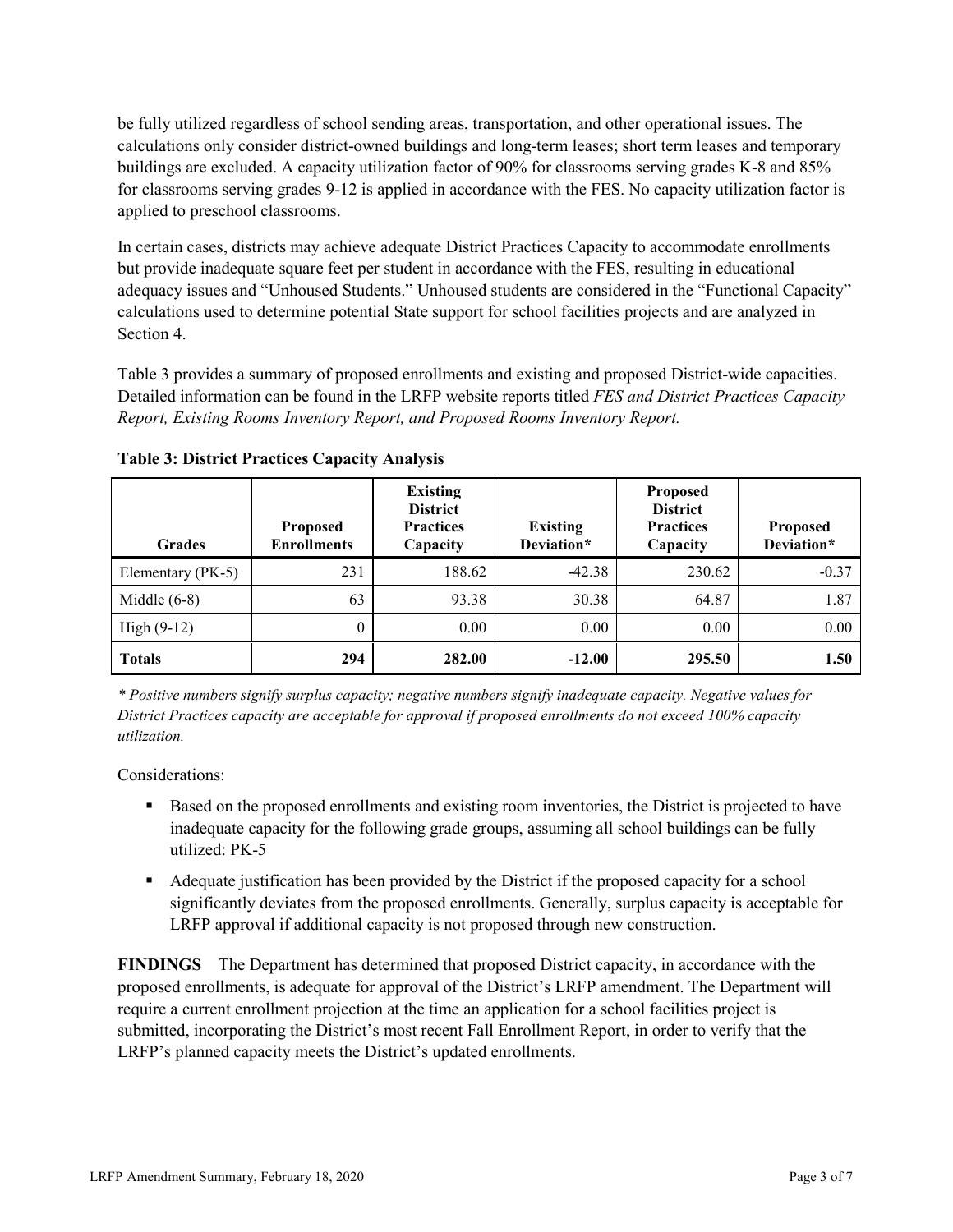#### **4. New Construction Funding Eligibility**

*Functional Capacity* was calculated and compared to the proposed enrollments to provide a **preliminary estimate** of Unhoused Students and new construction funding eligibility. **Final determinations will be made at the time of project application approvals.**

*Functional Capacity* is the adjusted gross square footage of a school building *(total gross square feet minus excluded space)* divided by the minimum area allowance per full-time equivalent student for the grade level contained therein. *Unhoused Students* is the number of students projected to be enrolled in the District that exceeds the Functional Capacity of the District's schools pursuant to N.J.A.C. 6A:26-2.2(c). *Excluded Square Feet* includes (1) square footage exceeding the FES for any pre-kindergarten, kindergarten, general education, or self-contained special education classroom; (2) grossing factor square footage *(corridors, stairs, mechanical rooms, etc.)* that exceeds the FES allowance, and (3) square feet proposed to be demolished or discontinued from use. Excluded square feet may be revised during the review process for individual school facilities projects.

Table 4 provides a preliminary assessment of the Functional Capacity, Unhoused Students, and Estimated Maximum Approved Area for Unhoused Students for each FES grade group. The calculations exclude temporary facilities and short-term leased buildings. School buildings proposed for whole or partial demolition or reassignment to a non-school use are excluded from the calculations pending project application review. If a building is proposed to be reassigned to a different school, the square footage is applied to the proposed grades after reassignment. Buildings that are not assigned to a school are excluded from the calculations. In addition, only preschool students eligible for state funding (former ECPA students) are included. Detailed information concerning the calculations can be found in the *Functional Capacity and Unhoused Students Report* and the *Excluded Square Footage Report.*

|                                                | <b>PK/K-5</b> | $6 - 8$  | $9 - 12$ | <b>Total</b> |
|------------------------------------------------|---------------|----------|----------|--------------|
| PK Eligible Students/K-12 Proposed Enrollments | 231           | 63       | $\theta$ |              |
| FES Area Allowance (SF/student)                | 125.00        | 134.00   | 151.00   |              |
| <b>Prior to Completion of Proposed Work:</b>   |               |          |          |              |
| <b>Existing Gross Square Feet</b>              | 52,836        | 14,860   | $\theta$ | 67,696       |
| Adjusted Gross Square Feet                     | 50,892        | 14,314   | $\theta$ | 65,206       |
| <b>Adjusted Functional Capacity</b>            | 400.81        | 112.73   | 0.00     |              |
| <b>Unhoused Students</b>                       | 0.00          | 0.00     | 0.00     |              |
| Est. Max. Area for Unhoused Students           | 0.00          | 0.00     | 0.00     |              |
| <b>After Completion of Proposed Work:</b>      |               |          |          |              |
| Gross Square Feet                              | 52,776        | 14,843   | $\theta$ | 67,619       |
| New Gross Square Feet                          | $\theta$      | $\theta$ | $\Omega$ | $\theta$     |
| Adjusted Gross Square Feet                     | 50,892        | 14,314   | $\Omega$ | 65,206       |
| <b>Functional Capacity</b>                     | 400.81        | 112.73   | 0.00     |              |
| Unhoused Students after Construction           | 0.00          | 0.00     | 0.00     |              |
| Est. Max. Area Remaining                       | 0.00          | 0.00     | 0.00     |              |

**Table 4: Estimated Maximum Approved Area for Unhoused Students**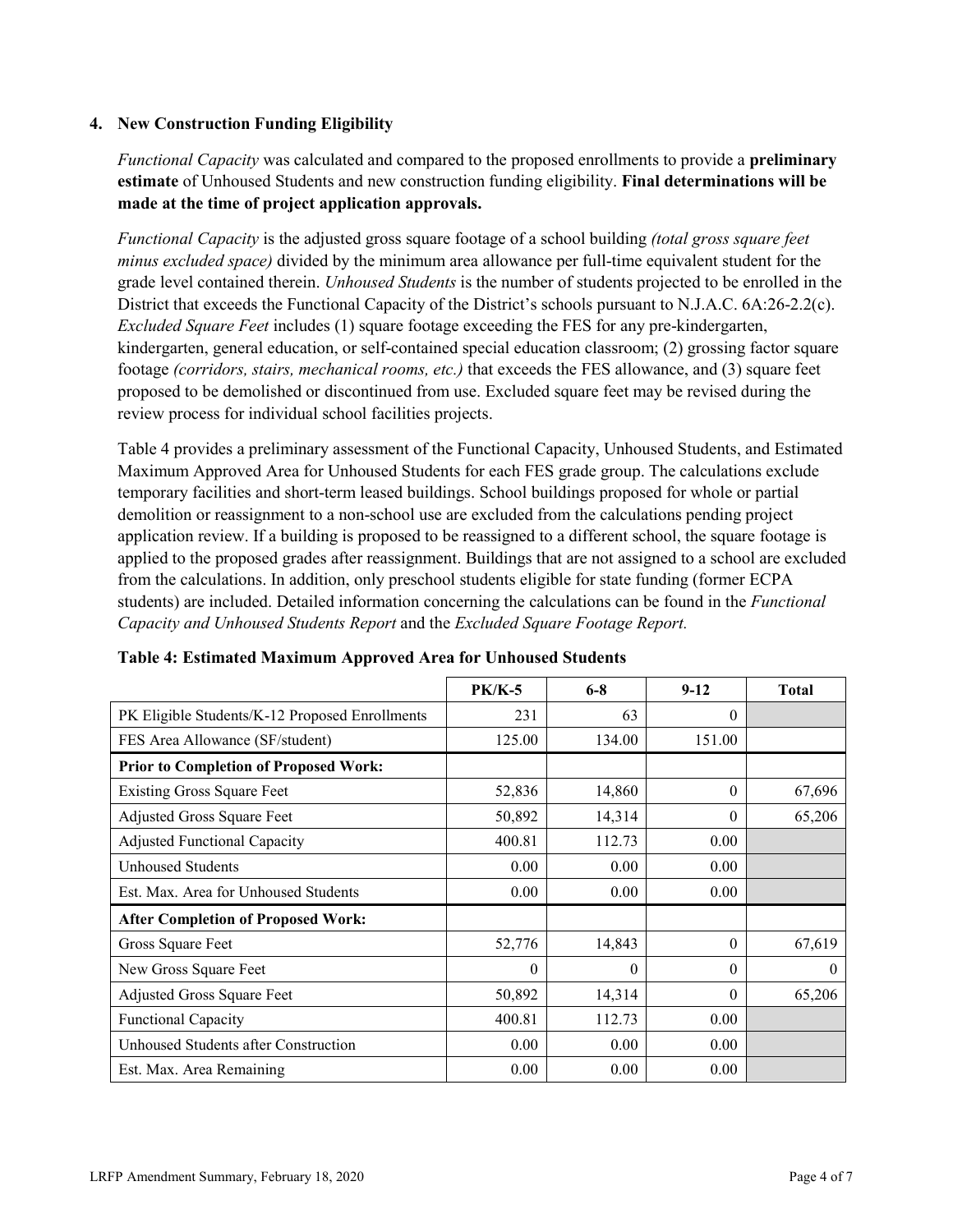Facilities used for non-instructional or non-educational purposes are ineligible for State support under the Act. However, projects for such facilities shall be reviewed by the Department to determine whether they are consistent with the District's LRFP and whether the facility, if it is to house students (full or part time) conforms to educational adequacy requirements. These projects shall conform to all applicable statutes and regulations.

Estimated costs represented in the LRFP by the District are for capital planning purposes only. The estimates are not intended to represent preliminary eligible costs or final eligible costs of approved school facilities projects.

Considerations:

- The District does not have approved projects pending completion, as noted in Section 1, that impact the Functional Capacity calculations.
- The Functional Capacity calculations *exclude* square feet proposed for demolition or discontinuation for the following FES grade groups and school buildings pending a feasibility study and project review: n/a.
- Based on the preliminary assessment, the District has Unhoused Students prior to the completion of proposed work for the following FES grade groups: n/a.
- New construction is proposed for the following FES grade groups:  $n/a$ .
- **Proposed new construction exceeds the estimated maximum area allowance for Unhoused** Students prior to the completion of the proposed work for the following grade groups: n/a.
- The District, based on the preliminary LRFP assessment, will not have Unhoused Students after completion of the proposed LRFP work. If the District is projected to have Unhoused Students, adequate justification has been provided to confirm educational adequacy in accordance with Section 6 of this determination.

**FINDINGS** Functional Capacity and Unhoused Students calculated in the LRFP are preliminary estimates. Preliminary Eligible Costs (PEC) and Final Eligible Costs (FEC) will be included in the review process for specific school facilities projects. A feasibility study undertaken by the District is required if building demolition or replacement is proposed per N.J.A.C. 6A:26-2.3(b)(10).

# **5. Proposed Work**

The District assessed program space, capacity, and physical plant deficiencies to determine corrective actions. Capital maintenance, or *"system actions,"* address physical plant deficiencies due to operational, building code, and /or life cycle issues. Inventory changes, or *"inventory actions,*" add, alter, or eliminate sites, site amenities, buildings, and/or rooms.

The Act (N.J.S.A. 18A:7G-7b) provides that all school facilities shall be deemed suitable for rehabilitation unless a pre-construction evaluation undertaken by the District demonstrates to the satisfaction of the Commissioner that the structure might pose a risk to the safety of the occupants even after rehabilitation or that rehabilitation is not cost-effective. Pursuant to N.J.A.C. 6A:26-2.3(b)(10), the Commissioner may identify school facilities for which new construction is proposed in lieu of rehabilitation for which it appears from the information presented that new construction is justified, provided, however, that for such school facilities so identified, the District must submit a feasibility study as part of the application for the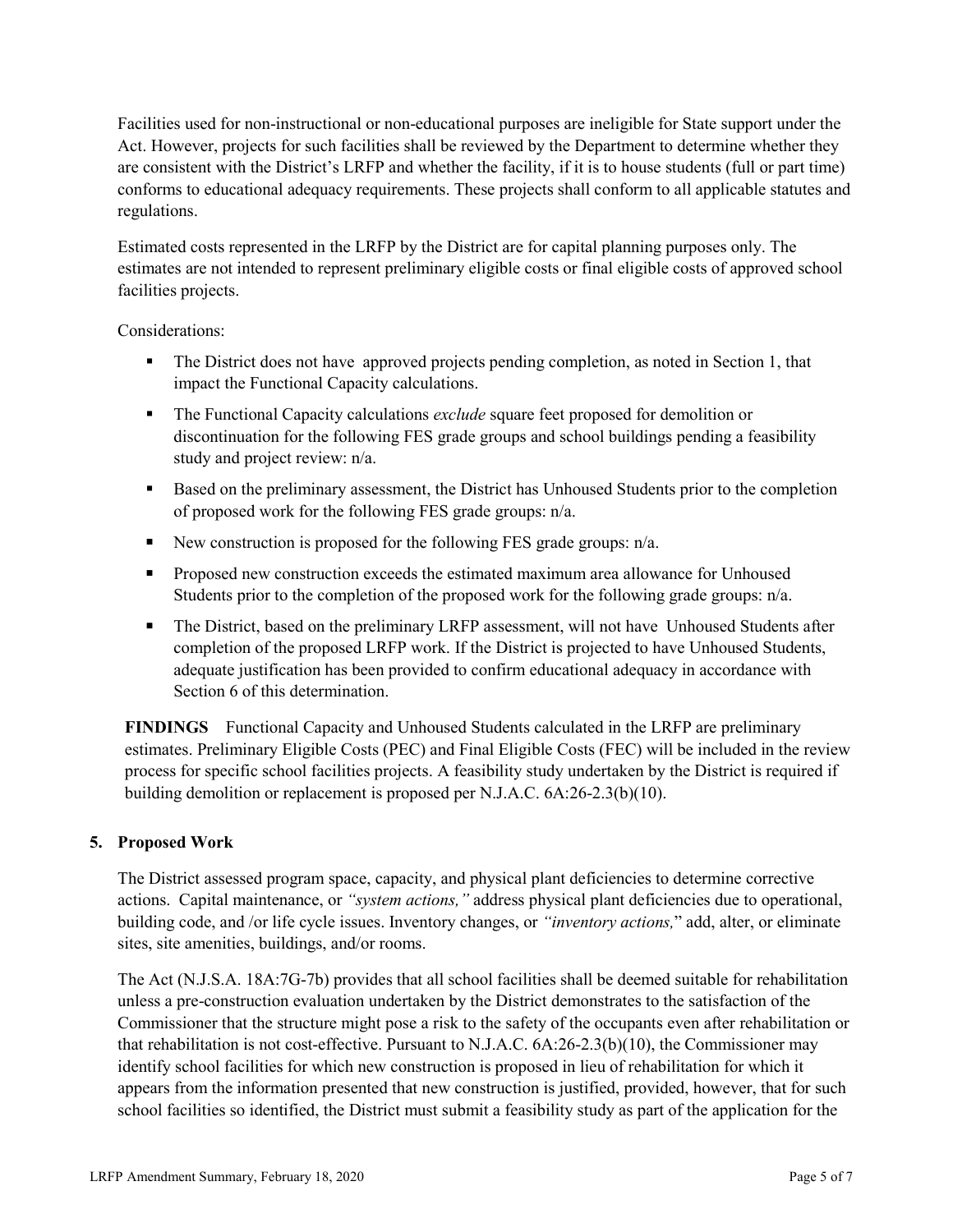specific school facilities project. The cost of each proposed building replacement is compared to the cost of additions or rehabilitation required to eliminate health and safety deficiencies and to achieve the District's programmatic model.

Table 5 lists the scope of work proposed for each school based on the building(s) serving their student population. Proposed inventory changes are described in the LRFP website reports titled *"School Asset Inventory Report and "Proposed Room Inventory Report."* Information concerning proposed systems work, or capital maintenance can be found in the "LRFP Systems Actions Summary Report".

With the completion of the proposed work, the following schools are proposed to be eliminated: n/a; the following schools are proposed to be added: n/a.

| <b>Proposed Scope of Work</b>                                                                  | <b>Applicable Schools</b>     |
|------------------------------------------------------------------------------------------------|-------------------------------|
| Renovation only (no new construction)                                                          |                               |
| System actions only (no inventory actions)                                                     | n/a                           |
| Existing inventory actions only (no systems actions)                                           | n/a                           |
| Systems and inventory changes                                                                  | Harding Township School (050) |
| <b>New construction</b>                                                                        |                               |
| Building addition only (no systems or existing inventory actions)                              | n/a                           |
| Renovation and building addition (system, existing inventory,<br>and new construction actions) | n/a                           |
| New building on existing site                                                                  | n/a                           |
| New building on new or expanded site                                                           | n/a                           |
| Site and building disposal (in addition to above scopes)                                       |                               |
| Partial building demolition                                                                    | n/a                           |
| Whole building demolition                                                                      | n/a                           |
| Site and building disposal or discontinuation of use                                           | n/a                           |

|  | <b>Table 5. School Building Scope of Work</b> |  |  |
|--|-----------------------------------------------|--|--|
|  |                                               |  |  |

**FINDINGS** The Department has determined that the proposed work is adequate for approval of the District's LRFP amendment. However, Department approval of proposed work in the LRFP does not imply the District may proceed with a school facilities project. The District must submit individual project applications with cost estimates for Department project approval. Both school facilities project approval and other capital project review require consistency with the District's approved LRFP.

# **6. Proposed Room Inventories and the Facilities Efficiency Standards**

The District's proposed school buildings were evaluated to assess general educational adequacy in terms of compliance with the FES area allowance pursuant to N.J.A.C. 6A:26-2.2 and 2.3.

District schools proposed to provide less square feet per student than the FES after the completion of proposed work as indicated in Table 5 are as follows: n/a

**FINDINGS** The Department has determined that the District's proposed room inventories are adequate for LRFP approval. If school(s) are proposed to provide less square feet per student than the FES area allowance, the District has provided justification indicating that the educational adequacy of the facility